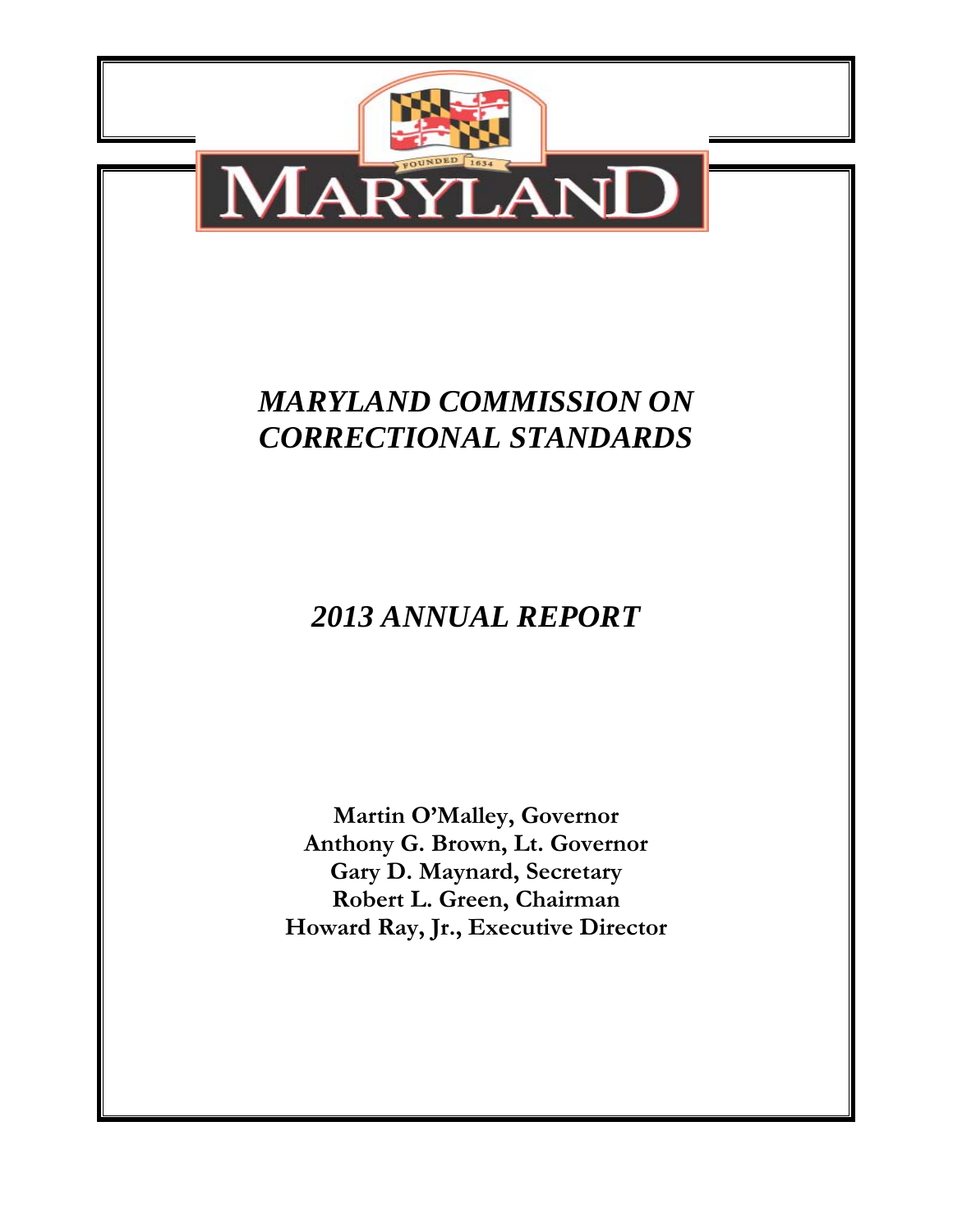

STATE OF MARYLAND

MARTIN O'MALLEY GOVERNOR

ANTHONY G. BROWN LT. GOVERNOR

GREGG L. HERSHBERGER SECRETA RY

PATRICIA M. DONOVAN DEPUTY SECRETARY ADMINISTRATION

CARROLL A PARRISH DEPUTY SECRETARY OPERATIONS

RHEA L. HARR IS ASS ISTANT SECRETARY/ CHIEF OF STAFF

DAVID N. BEZANSON ASSISTA NT SECRETA RY CAPITAL PROGRAMS

WAYNE WEBB EXECUT IVE DIRECTOR NORTH REGION

WENDELL M. FRANCE EXECUTIVE DIRECTOR CENTRAL REGION

PATRICIA VALE EXECUTIVE DIRECTOR **SOUTH REGION** 

### **Department of Public Safety and Correctional Services**

**Office of the Secretary**

300 E. JOPPA ROAD • SUITE 1000 ·TOWSON, MARYLAND 21286-3020 (410) 339-5000 ·FAX (410) 339-4240 ·TOLL FREE (877) 379-8636 • VfTTY (800) 735-2258 • www.dpscs .maryland.gov

Aprill 7, 20 14

The Honorable Martin O'Malley Governor of the State of Maryland 100 State Circle Annapolis, Maryland 21401- 1991

Dear Governor O'Malley:

I am pleased to make available to you the Annual Report for the Maryland Commission on Correctional Standards, documenting the agency activities for FY20 13. The information contained herein satisfies the reporting requirements set for in the ANN. CODE MD., *Correctional Services Article, § 8-110.*

During FY 2013, the Commission continued to address its miSSion of auditing State, local and private adult correctional facilities and programs. *This* reporting period covers a portion of the cycle of auditing over fourteen places of confinement and 7 private home detention monitoring agencies in Maryland.

The Commission will continue to provide effective quality control services for the State's adult correctional system. This process will ensure the highest level of safety and protection for the citizens of Maryland , as well as provide for utilization of sound management principles for correctional operations.

Sincerel y,

Grego Huchberg

Gregg Hershberger Secretary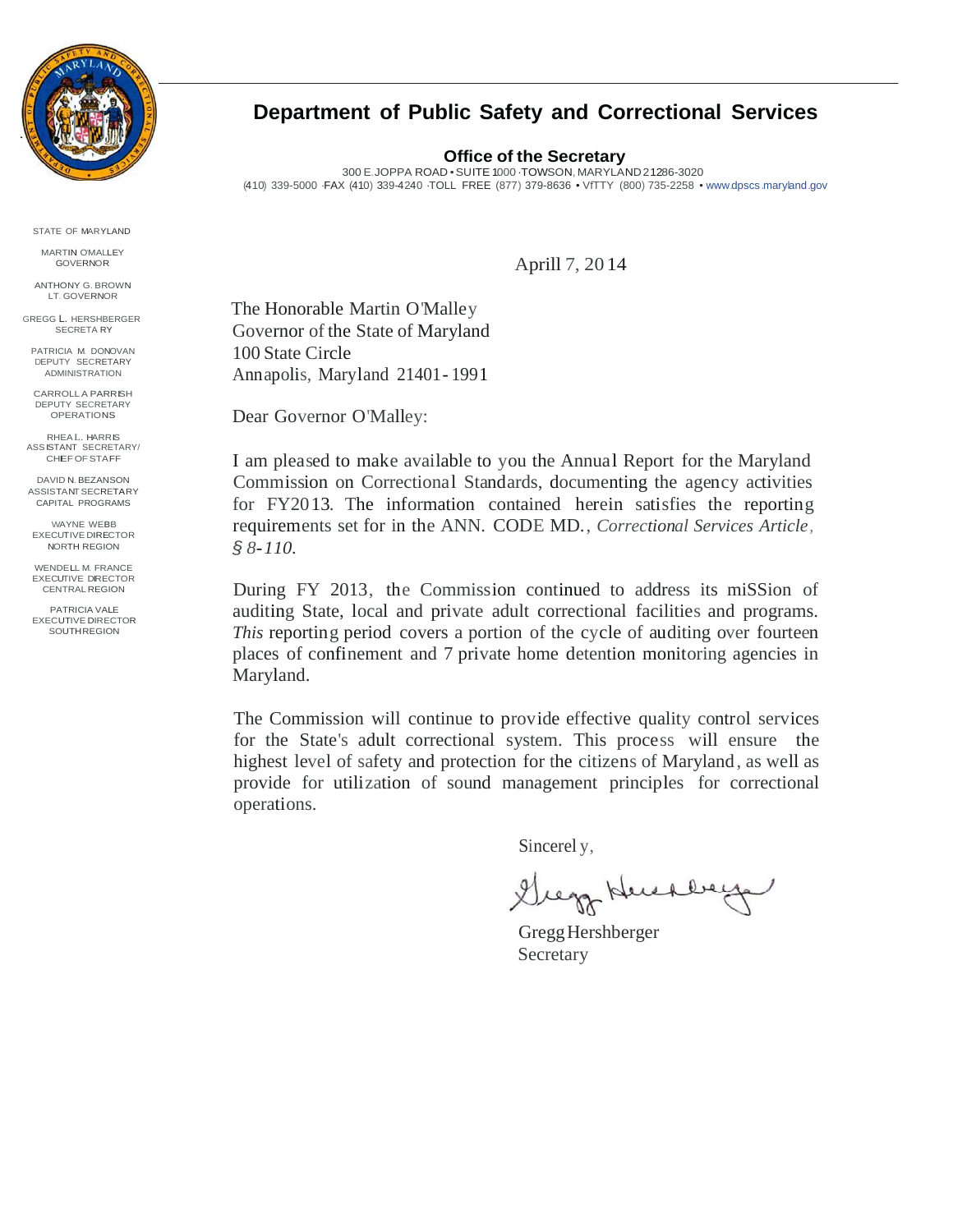

STATE OF MARYLAND

MARTIN O'MALLEY GOVERNOR

ANTHONY G. BROWN LT. GOVERNOR

GREGG HERSHBERGER **SECRETARY** 

PATRICIA DONOVAN DEPUTY SECRETARY ADMINISTRATION

CARROLL A. PARRISH DEPUTY SECRETARY OPERATIONS

RHEA L. HARRIS ASSISTANT SECRETARY/ CHIEF OF STAFF

DAVID N. BEZANSON ASSISTANT SECRETARY CAPTIAL PROGRAMS

> ROBERT L. GREEN **CHAIRMAN**

HOWARD RAY, JR. EXECUTIVE DIRECTOR

### **Department of Public Safety and Correctional Services**

**Maryland Commission on Correctional Standards**  115 SUDBROOK LANE • SUITE 200 • PIKESVILLE, MARYLAND 21208-3878 (410) 585-3830 • FAX (410) 318-6020 • V/TTY (800) 735-2258 • www.dpscs.state.md.us

February 3, 2014

Gregg Hershberger, Secretary Department of Public Safety and Correctional Services 300 East Joppa Road, Suite 1000 Towson, Maryland 21286-3020

Dear Secretary Hershberger:

 I am pleased to present the thirty first Annual Report of the Maryland Commission on Correctional Standards accounting for the agency activities during Fiscal Year 2013. The issuance of this report is intended to satisfy the requirements set forth in the Annotated Code of Maryland, Correctional Services Article, Section §8-110.

 In the year covered by this report, the key objectives identified under the agency's Managing for Results process continue to demonstrate encouraging progress in conducting timely audits for Maryland's adult places of confinement. During this year the Commission continued the twelfth cycle of auditing.

 During this fiscal year, correctional facilities audited continue working to achieve total compliance with the minimum standards at the time of the initial audit. This demonstrates the managing official's commitment to utilizing standards as a management tool. The Commission continues to utilize new and innovative ideas to provide technical assistance to correctional facilities. The Commission remains committed to encouraging the application of sound correctional management principles and practices.

 As Executive Director of the Commission, I look forward to the challenges and accomplishments ahead. Through leadership, partnership, communication and advocating the use of standards as a management tool, we will make the State of Maryland's correctional system a model for the nation.

 Thank you for your support as we faithfully dedicate ourselves to carrying out this important mission for the citizens of Maryland.

Very truly yours,

Howard Ray, Jr. Executive Director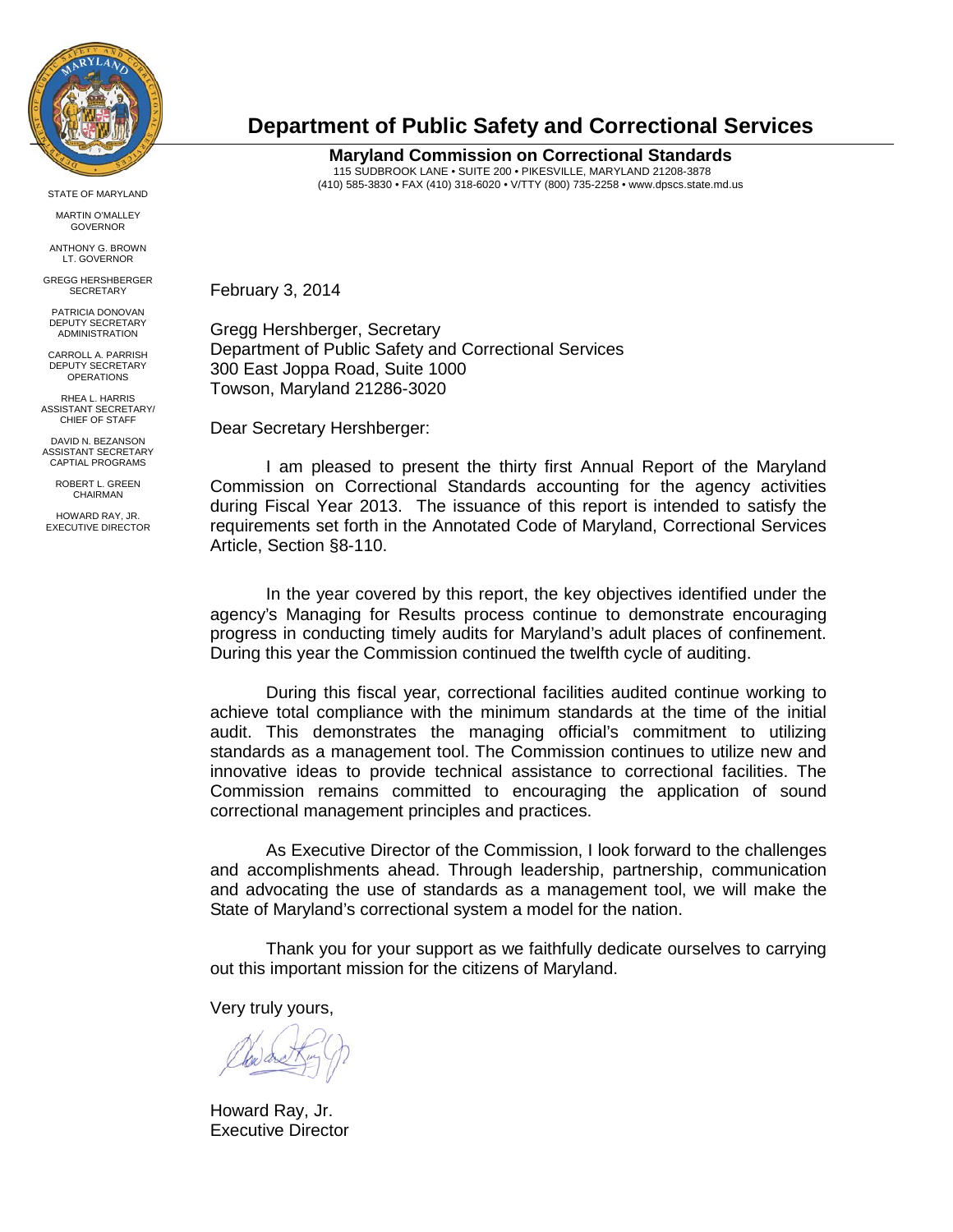## **CONTENTS**

#### PAGE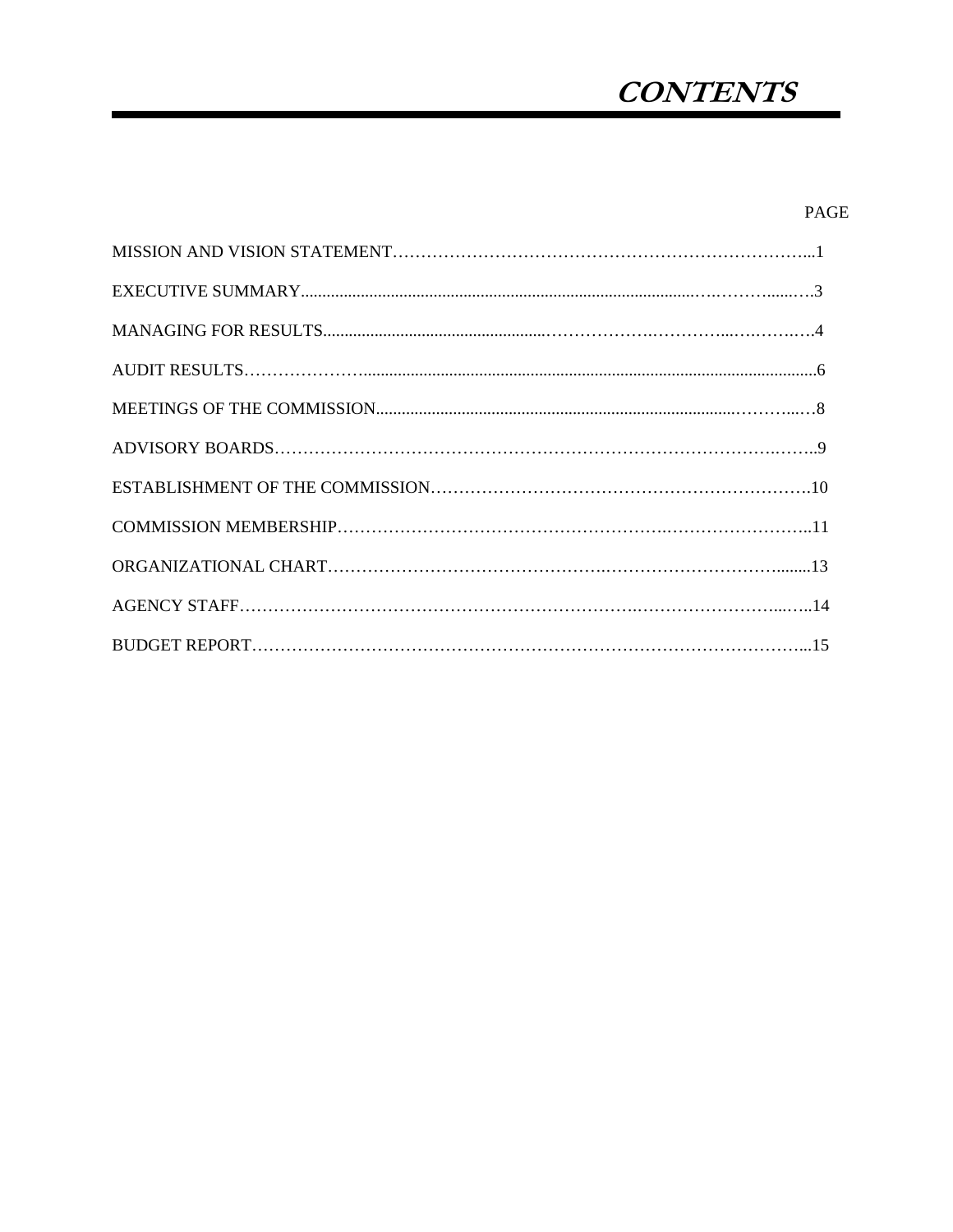## MISSION & VISION STATEMENT



## **MISSION**

The mission of the Maryland Commission Correctional Standards is to collaborate with criminal justice agencies and organizations in the development, measurement, monitoring, and enforcement of statewide correctional standards.

## VISION

The Maryland Commission on Correctional Standards will be recognized as an agency that collaborates with and performs quality compliance audits that are firm, fair, and consistent.

We will be known for promoting correctional standards as a best practice.

We will be recognized as a resource for the development of correctional employees.

The Maryland Commission on Correctional Standards will be known as a leader in the value of accountability in correctional agencies operations.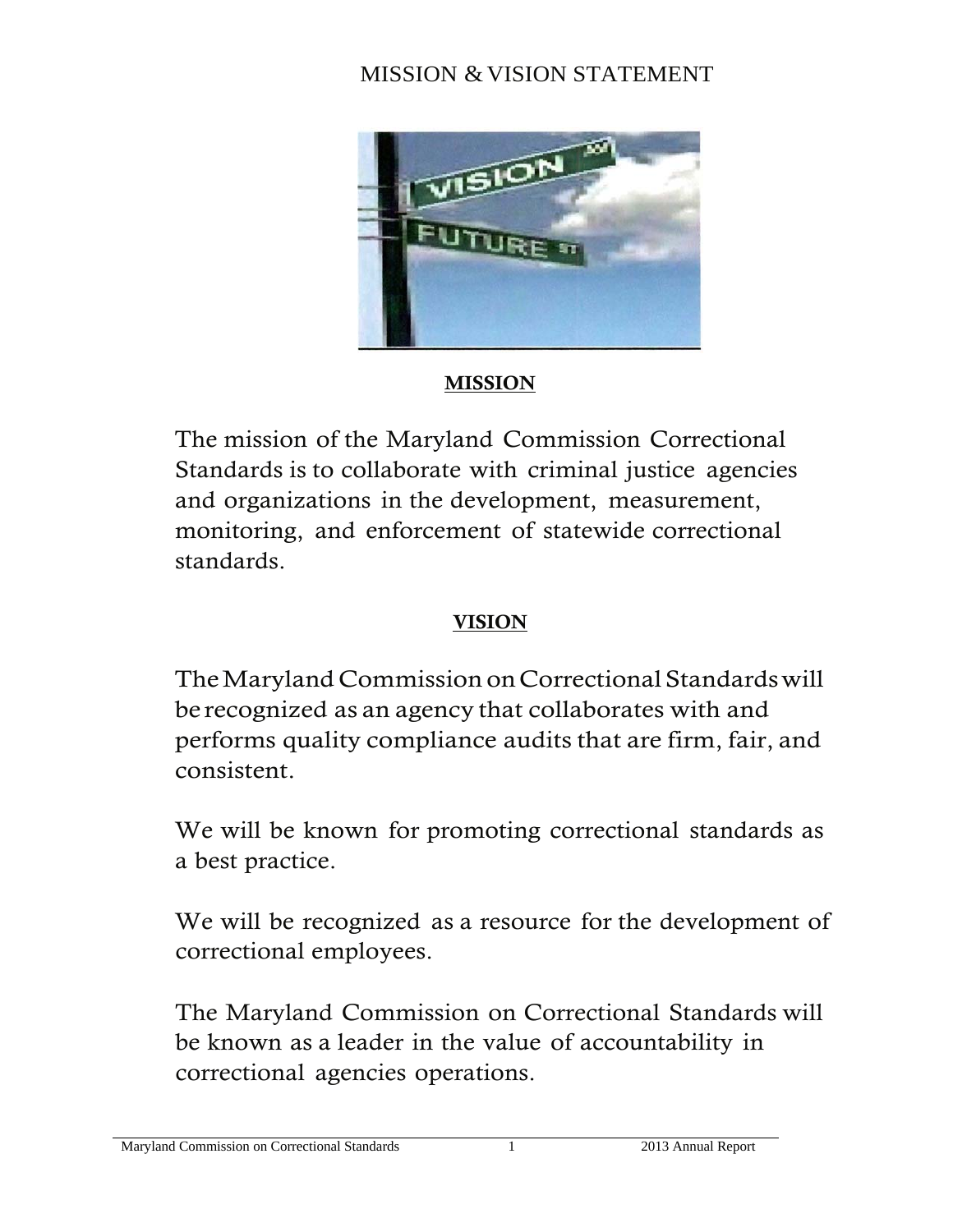The Maryland Commission on Correctional Standards is an agency within the Department of Public Safety and Correctional Services with legal authority referenced in the Annotated Code of Maryland, Correctional Services Article, Section §8-101, et seq. The Commission is empowered to develop and enforce minimum mandatory standards for all adult places of correctional confinement. In addition, the Commission provides technical assistance to these facilities. Some of the key events of Fiscal Year 2013 are noted below.

- \* The Maryland Commission on Correctional Standards remains focused on its mission of encouraging correctional administrators to utilize sound management principles and practices to maintain efficient operations. During FY13, the Commission continued its twelfth audit cycle of conducting high quality compliance audits for all places of adult confinement and private home detention monitoring agencies.
- \* The results of key objectives identified under the agency's Managing for Results process continue to demonstrate encouraging progress. In FY13, the agency continued to utilize outcome measures to evaluate the audit process and technical assistance provided. A total of 14 audits were conducted at adult places of correctional confinement and seven audits were conducted at private home detention monitoring agencies. The Commission continued to utilize the senior staff members to act as Audit Team Leaders, while continuing to solicit the volunteer services of the Duly Authorized Inspectors to participate in the completion of standards audits. Ninety percent of the managing officials of audited facilities rated the audit process as good or better in terms of accuracy, helpfulness and objectivity.
- \* Of the fourteen correctional facilities audited during FY13, two facilities were found to be in compliance with all of the minimum standards for places of adult confinement at the time of the audit. The Recognition of Achievement award was awarded to twelve adult places of confinement for 100% compliance upon completion of the monitoring process. This achievement continues to be the benchmark for correctional facilities in the State, and represents a commitment to the standards and the audit process by managing officials.
- \* Private home detention monitoring companies are audited on a two-year cycle. FY13 began a new auditing cycle with seven of the home detention monitoring agencies receiving a full scale compliance audit. Six agencies received 100% compliance at the time of the initial audit. Commission staff continues to remain a resource to aid private home detention companies in achieving compliance with standards. During FY13, there were a total of eight licensed companies in Maryland.
- \* The Duly Authorized Inspector program continues to be a vital part of the Commission's success. This unique program remains a model for other correctional auditing agencies around the country. In FY13, the Commission began using recently trained DAI's on audits. The recently trained DAI's were able to attend audits and assist the Commission with findings. The DAI's either worked with Commission staff or experienced DAI's. The Maryland Commission on Correctional Standards also began to allow individuals who will be trained at a later date, to "shadow" on audits to gain experience as a Duly Authorized Inspector. Additionally, the newly trained DAI's will be able to assist their facilities in preparation for future MCCS audits and to aid with achieving the highest level of compliance with a greater understanding of the audit process. The DAI's will also enhance facility procedures and provide additional tools to conduct in-house audits to assess compliance before the Commission conducts its initial audits. The Commission continues to receive tremendous support from both State and local managing officials for the DAI program which demonstrates the value in utilizing correctional standards as a management tool.
- \* The MCCS Executive Director continued to attend the National Institute of Corrections Chief Jail Inspectors Training. The training is held in Aurora, Colorado. The four day training is designed to provide a networking forum for inspections throughout the country. In addition, there are presentations on current issues pertaining to the field along with case reviews from different jurisdiction.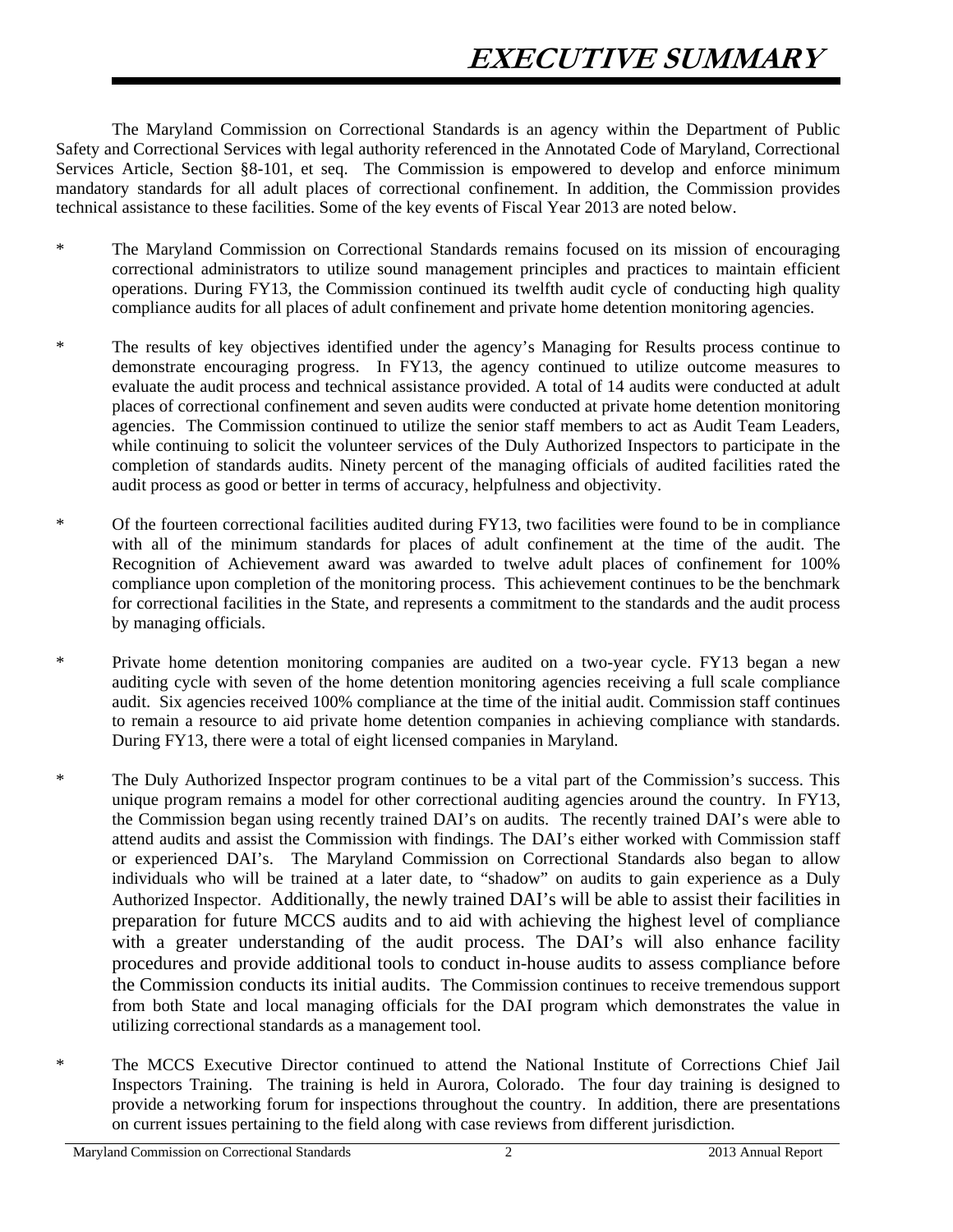# **EXECUTIVE SUMMARY (CONT'D)**

\* Collaboration with regulatory agencies and criminal justice organizations continues to support the overall mission of the agency. Commission staff actively participates in the Maryland Correctional Administrators' Association (MCAA), the Maryland Criminal Justice Association (MCJA) and the American Correctional Association (ACA). The MCCS Executive Director serves on the Executive Board of the MCAA. Executive Director Howard Ray, Jr., is also actively involved in the National Jail Inspectors Network, a group operating under the auspices of the National Institute of Corrections addressing concerns of detention centers throughout the country.

The Commission strives to provide training in technical assistance in areas that benefit both the agency and correctional facilities. The Commission continues to receive tremendous support from both State and local managing officials for the DAI program which demonstrates the value of utilizing correctional standards as a management tool. In September 2013, forty local and state correctional personnel received Duly Authorized Inspector Training.

The primary function of the Maryland Commission on Correctional Standards is to enforce, through regular onsite audits, the regulations for all adult places of confinement to determine levels of compliance. The twelfth audit cycle began in July 2012.

The major concerns of health, safety and constitutional issued continued to be aggressively addressed. The facilities that attained full compliance with the applications standards during this period received the Recognition of Achievement award (ROA)

In FY13, there were 14 complete audit performed (4 DPSCS operated prisons, 1 Local Community Correctional Facility, 9 Local Detention Centers, and 7 Private Home Detention Agencies).

When deficiencies are noted during formal audits, compliance plans are developed in partnership with facility officials. The plan is then presented to the Commission for approval. Upon approval, the Commission staff implements a compliance plan and regularly monitors each plan until total compliance is achieved.

Facilities must implement the plan within a time frame of 6 months from the date the Commission approves the final report. If the compliance plan's requirements are met within the time frame, the Commission votes on facility's eligibility to receive the ROA. The Commission has found that the Recognition of Achievement award has become a symbol of excellence in the correctional environment.

Also, in FY13, in collaboration with the Office of the State Fire Marshal, the Maryland Police and Correctional Training Academy and the Maryland Commission on Correctional Standards led by Executive Director Howard Ray, Jr. conducted an enhanced Fire Safety Officers Training Program for institutional environmental safety compliance officers.

The objective is to provide the Fire Safety Officer(s) with the information necessary to construct, implement, and document and in-house fire safety inspectional program. Such a program is vital for the maintenance of devices, equipment, systems, conditions, arrangements, levels of protection, and other features that are required for compliance with the provisions of the State Fire Prevention Code.

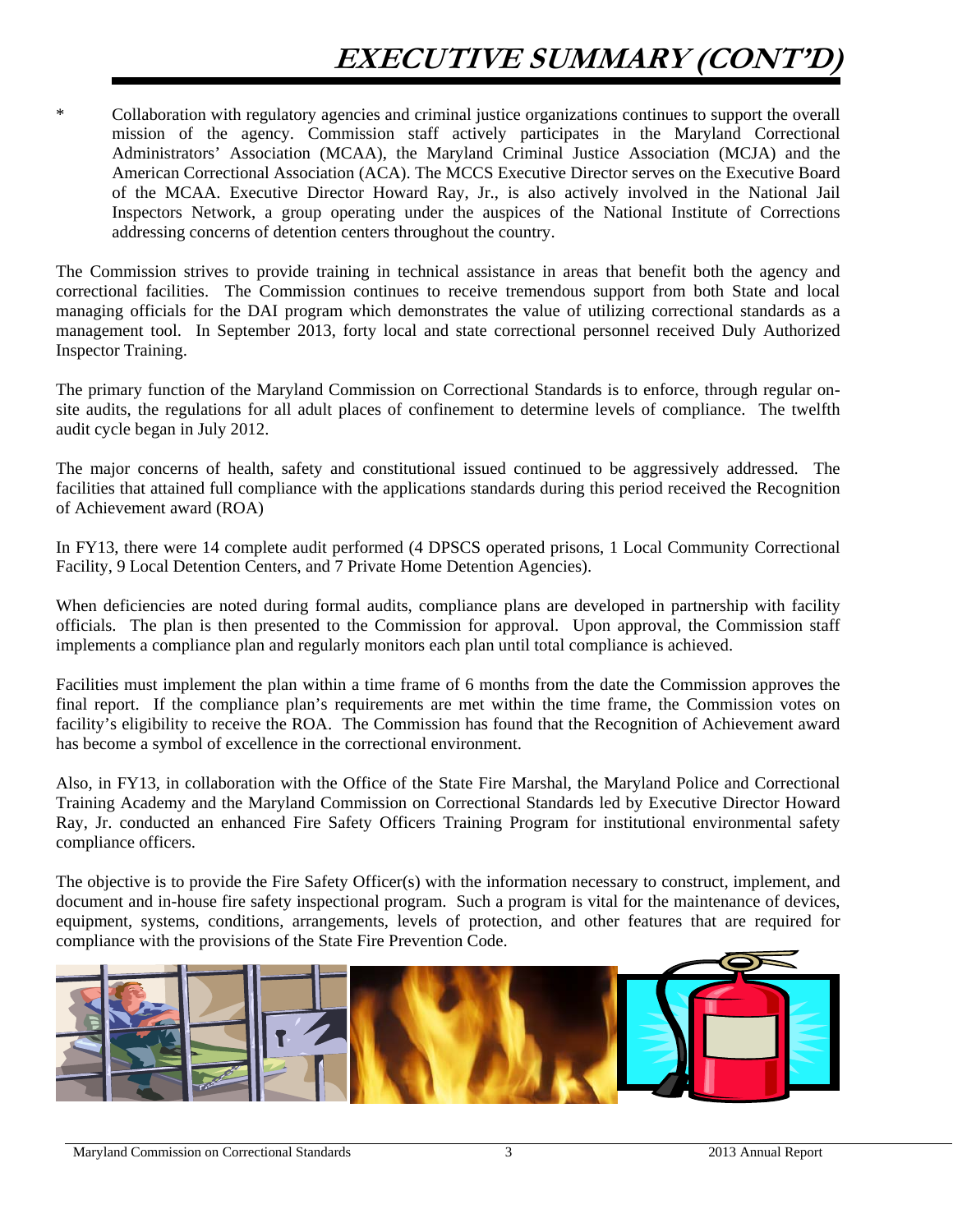The State of Maryland's Managing for Results (MFR) is a strategic planning process that emphasizes achieving measurable results in state government that met or exceed customer and stakeholder needs. This initiative is linked to the State budget process and strategies for efficient agency operations. As authorized under the Correctional Services Article, §8-101 et seq. (Maryland Annotated Code), the Maryland Commission on Correctional Standards (MCCS) develops standards and enforces regulations addressing: life, health, safety, and constitutional issues for the operation of Maryland's prisons, detention centers, and community correctional centers. In 1998, the MCCS acquired regulatory and licensing authority over private home detention monitoring agencies. The Commission ensures adherence to requirements for both public adult correctional facilities and private home detention monitoring agencies through regular auditing and submission of formal reports of compliance. The compliance results are incorporated as a part o this report for fiscal year reporting requirements for MFR.

| <b>Performance Measures:</b>                                                                                                | 2010           | 2011   | 2012           | 2013           |
|-----------------------------------------------------------------------------------------------------------------------------|----------------|--------|----------------|----------------|
|                                                                                                                             | Actual         | Actual | Actual         | <b>Actual</b>  |
| Input: Number of correctional facilities audited                                                                            | 55             | 55     | 54             | 53             |
| <b>Output:</b> Number of adult correctional facilities audited                                                              | 14             | 23     | 18             | 14             |
| Number of DPSCS operated prisons                                                                                            | 17             | 17     | 17             | 17             |
| Number of DPSCS operated pre-release units                                                                                  | 10             | 10     | 10             | 10             |
| Number of local community correctional facilities                                                                           | 3              | 3      | 3              | 3              |
| Number of local detention centers                                                                                           | 25             | 25     | 25             | 25             |
| Quality: Percentage of facilities audited during the last three years of audit cycles:                                      |                |        |                |                |
| DPSCS operated prisons                                                                                                      | 90%            | 100%   | 100%           | 100%           |
| DPSCS operated pre-release units                                                                                            | 100%           | 100%   | 100%           | 100%           |
| Local community correctional facilities                                                                                     | 100%           | 100%   | 100%           | 100%           |
| Local detention centers                                                                                                     | 100%           | 100%   | 100%           | 100%           |
| Private home detention agencies                                                                                             | 100%           | 100%   | 100%           | 100%           |
| Input: Number of PHDMA                                                                                                      | 4              | 8      | $\overline{7}$ | 8              |
| Output: Number of PHDMA audited                                                                                             | $\overline{2}$ | 6      | $\overline{2}$ | $\overline{7}$ |
| Quality: Percentage of private home detention monitoring agencies audited during the two-year<br>cycle ending in the fiscal | 100%           | 100%   | 100%           | 100%           |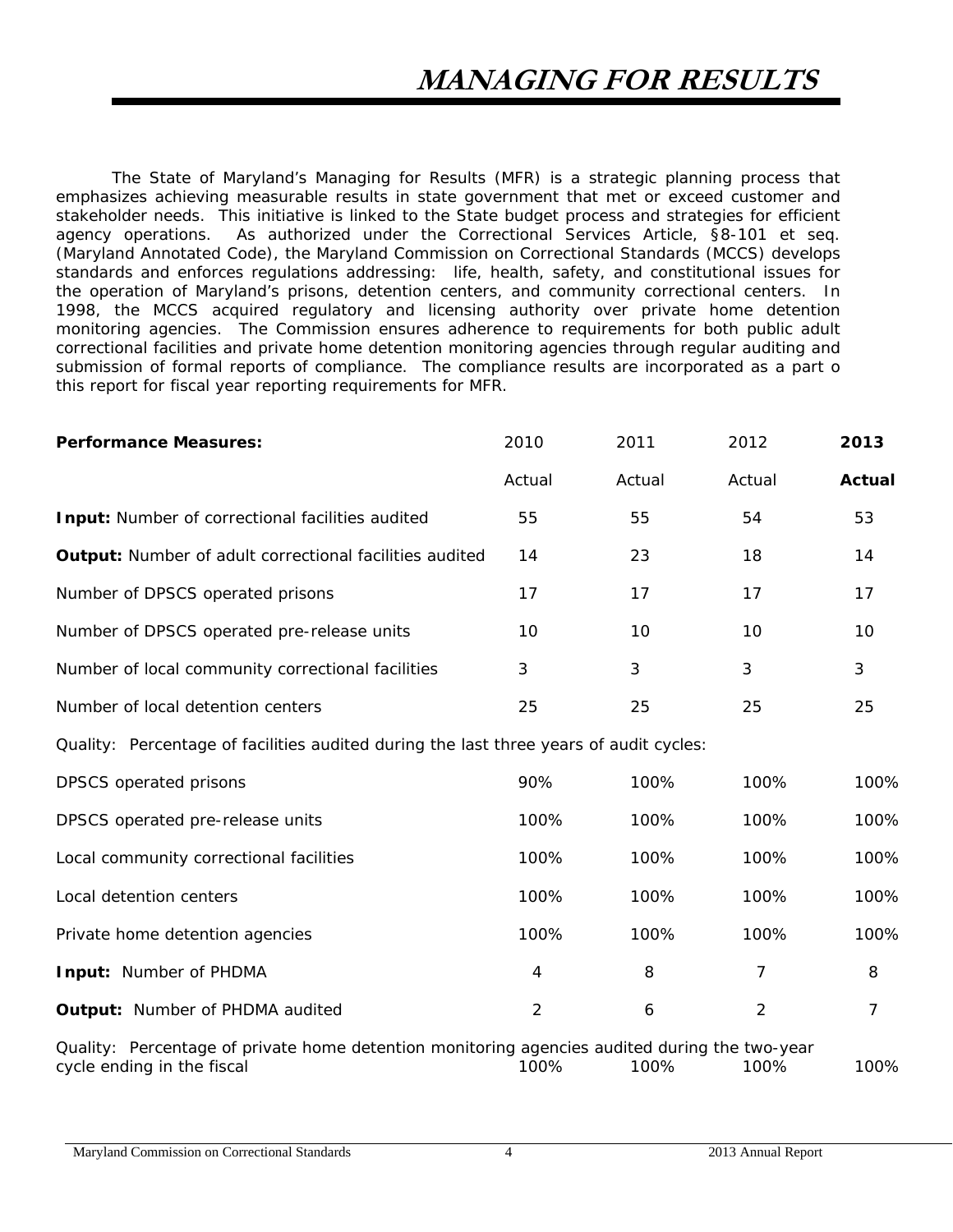**AUDIT RESULTS** 

| <b>Institution</b>                                     | <b>Date</b>     | <b>Type</b> | #F           | #TC          | #M/V         | .01 | .02          | .03          | .04          | .05 | .06 | .07 | .08 | <b>Total</b> |
|--------------------------------------------------------|-----------------|-------------|--------------|--------------|--------------|-----|--------------|--------------|--------------|-----|-----|-----|-----|--------------|
| <b>Baltimore County Dept. of</b>                       | $2/4 - 8/13$    | <b>ADC</b>  | $\mathbf{1}$ |              | $\mathbf{v}$ |     |              | 1            |              |     |     |     |     |              |
| <b>Corrections</b>                                     |                 |             |              |              |              |     |              |              |              |     |     |     |     |              |
| <b>Brockbridge Correctional Facility</b>               | $6/10-14/13$    | <b>ACI</b>  | $\mathbf{1}$ |              | V            |     |              |              | 1            |     |     |     |     | 1            |
| <b>Cecil County Community</b>                          | $2/26 - 3/1/13$ | <b>ACCF</b> | 1            | $\mathbf{v}$ |              |     |              |              |              |     |     |     |     |              |
| <b>Corrections Ctr.</b>                                |                 |             |              |              |              |     |              |              |              |     |     |     |     |              |
| <b>Cecil County Detention Ctr.</b>                     | $2/26 - 3/1/13$ | <b>ADC</b>  | $\mathbf{1}$ |              | V            |     |              | $\mathbf{1}$ |              |     |     |     |     | $\mathbf{1}$ |
| <b>Charles County Detention Ctr.</b>                   | $10/16 - 18/12$ | <b>ADC</b>  | $\mathbf{1}$ |              | V            |     | 1            |              |              |     |     |     |     | 1            |
| <b>Frederick County Detention Ctr.</b>                 | 10/30-11/2/12   | <b>ADC</b>  | 1            | $\mathbf{v}$ |              |     |              |              |              |     |     |     |     |              |
| <b>Harford County Detention Ctr.</b>                   | $10/2 - 5/12$   | <b>ADC</b>  | $\mathbf{1}$ |              | $\mathbf v$  |     |              | 1            | 1            |     |     |     |     | $\mathbf{2}$ |
| <b>Howard County Dept. of</b>                          | $12/3 - 6/12$   | <b>ADC</b>  | $\mathbf{1}$ |              | ν            |     | 1            |              |              |     |     |     |     | 1            |
| <b>Corrections</b>                                     |                 |             |              |              |              |     |              |              |              |     |     |     |     |              |
| <b>Jessup Correctional Institution</b>                 | $3/18 - 22/13$  | <b>ACI</b>  | $\mathbf{1}$ |              | V            |     | $\mathbf{2}$ |              |              | 1   |     |     |     | $\mathbf{3}$ |
| Kent County Detention Ctr.                             | $9/11-13/12$    | <b>ADC</b>  | $\mathbf{1}$ |              | J            |     |              |              |              | 1   |     |     |     | 1            |
| <b>Maryland Correctional</b>                           | $4/29 - 5/3/13$ | <b>ACI</b>  | 1            |              | J            |     | 2            |              |              |     |     |     |     | $\mathbf{2}$ |
| <b>Institution for Women</b>                           |                 |             |              |              |              |     |              |              |              |     |     |     |     |              |
| <b>North Branch Correctional</b><br><b>Institution</b> | $8/14-17/12$    | <b>ACI</b>  | $\mathbf{1}$ |              | ν            |     |              |              |              | 1   |     |     |     | 1            |
| <b>Queen Anne's County Detention</b>                   | $4/9 - 11/13$   | <b>ADC</b>  | 1            |              | ν            |     | 1            | 1            | 1            | 1   |     | 1   |     | 6            |
| Ctr.                                                   |                 |             |              |              |              |     |              |              |              |     |     |     |     |              |
| <b>Wicomico County Dept. of</b>                        | $7/17 - 20/12$  | <b>ADC</b>  | $\mathbf{1}$ |              | ν            | 3   |              |              | $\mathbf{2}$ |     |     |     |     | 5            |
| <b>Corrections</b>                                     |                 |             |              |              |              |     |              |              |              |     |     |     |     |              |
| 12 <sup>th</sup> cycle Audits                          |                 |             | 14           |              |              | 4   | 7            | 4            | 5            | 4   |     | 1   |     | 25           |

**Institution Non-compliance Breakdown – 12th Cycle (July 2012-June 2013)** 

Note:/

Total Institutions Audited – **14** Number of "ADC" Facilities Audited – **9** Number of "ACI" Facilities Audited – **4** Number of "ACCF" Facilities Audited – **1** #TC <sup>=</sup> Total Compliance – **2** #MV <sup>=</sup> Monitoring Visits – **12** Facilities <sup>=</sup> **14**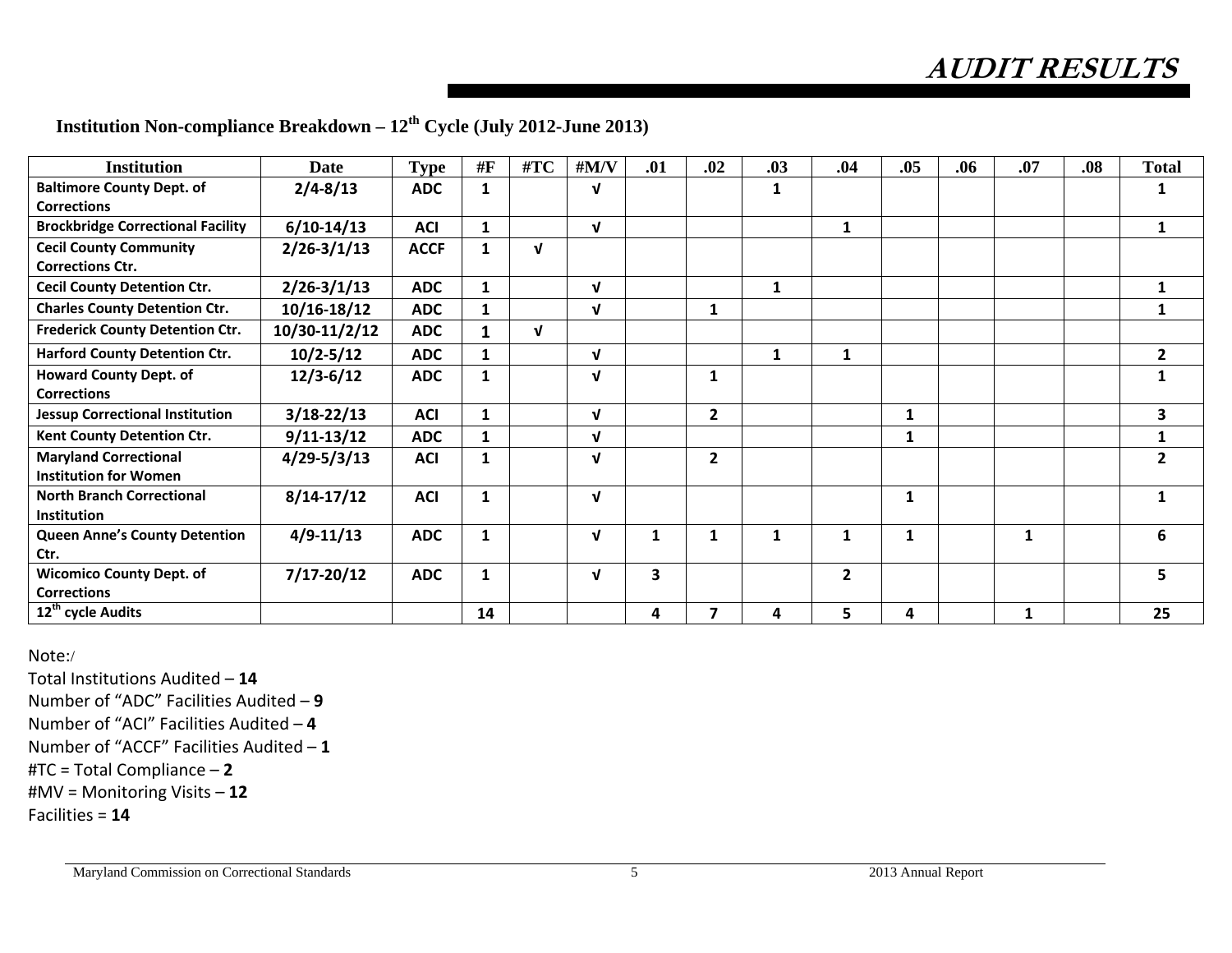# **AUDIT RESULTS (CONT'D)**

**Private Home Detention Monitoring Agencies (PHDMA) – Non-Compliance Breakdown – 12th cycle (July 2012 thru June 2013)** 

**Licensed Private Home Detention Monitoring Agencies** 

| <b>PHD Monitoring Agency</b>                      | <b>Date</b> | <b>Type</b>  | #TC          | # $M/V$ | .01 | .02 | .03 | .04 | .05 | <b>Total</b> |
|---------------------------------------------------|-------------|--------------|--------------|---------|-----|-----|-----|-----|-----|--------------|
| Advantage Sentencing Alternative Programs, Inc.   | 5/22/13     | <b>PHDMA</b> | V            |         |     |     |     |     |     |              |
| <b>Alternative Correctional Technologies Home</b> | 4/23/13     | <b>PHDMA</b> | $\mathbf{v}$ |         |     |     |     |     |     |              |
| <b>Monitoring, LLC</b>                            |             |              |              |         |     |     |     |     |     |              |
| <b>Alternative Sentencing, Inc.</b>               | 5/16/13     | <b>PHDMA</b> |              |         |     |     |     |     |     |              |
| <b>Electronic Monitoring Services, LLC</b>        | 10/10/12    | <b>PHDMA</b> | V            |         |     |     |     |     |     |              |
| Home Monitoring Services, Inc.                    | 4/17/13     | <b>PHDMA</b> | $\mathbf{V}$ |         |     |     |     |     |     |              |
| <b>Jesus Christ Home Detention</b>                | 5/29/13     | <b>PHDMA</b> | ν            |         |     |     |     |     |     |              |
| <b>Ocean Answer, LTD</b>                          | 1/16/13     | <b>PHDMA</b> | V            |         |     |     |     |     |     |              |
| $\overline{12^{th}}$ cycle Audits                 |             |              |              |         |     |     |     |     |     |              |

**#TC – Indicated PHDMA's found to be in Total Compliance - 6 #M/V – Monitoring Visits needed to attain total compliance status - 1** 

#### **PHDMA Standards**

- **.01 Management of Monitored Individuals**
- **.02 Contingency Plans**
- **.03 Rights of Monitored Individuals**
- **.04 Records of Monitored Individuals**
- **.05 General Administration**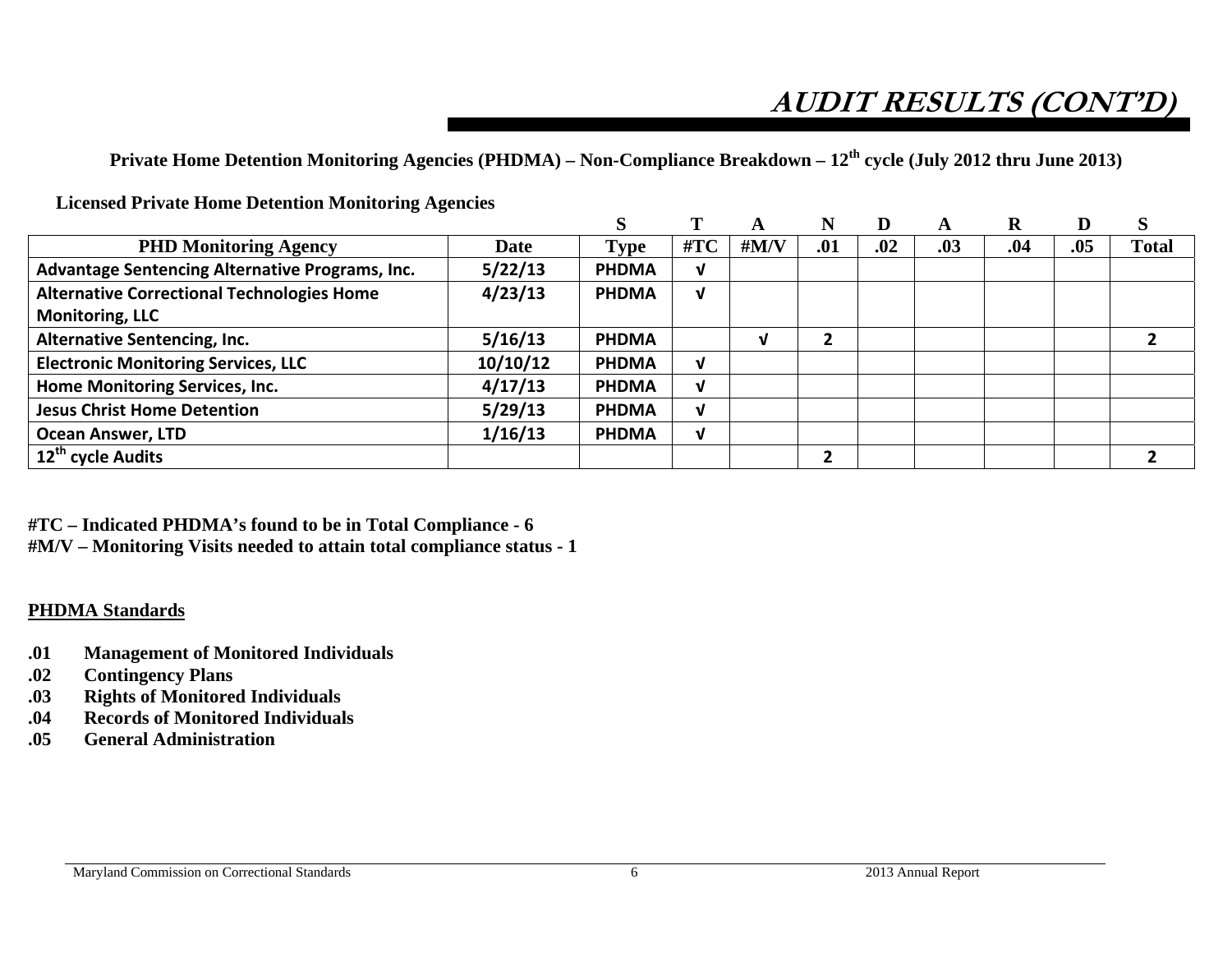The following adult places of correctional confinement received the Recognition of Achievement Award during FY13.

July 26, 2012 – Dorchester County Detention Center – Steve Mills, Warden July 26, 2012 – Talbot County Department of Corrections – Douglas Devenyns, Director July 26, 2012 – Roxbury Correctional Institution – Gregg Hershberger, Warden July 26, 2012 – Jessup Pre-Release Unit – Michele D. Jones, Facility Administrator July 26, 2012 – Jennifer Road Detention Center – Brenda Shell, Correctional Facility Administrator November 15, 2012 – Poplar Hill Pre-Release Unit – Michael King, Facility Administrator January 31, 2013 – Frederick County Detention Center – Lieutenant Colonel W. Victor DeLauter, Warden January 31, 2013 – Chesapeake Detention Facility – Robert Koppel, Warden January 31, 2013 – Baltimore Central Booking and Intake Center – Carolyn Scruggs, Warden January 31, 2013 – Garrett County Detention Center – Major Terry Schlossnagle, Administrator January 31, 2013 – Montgomery County Pre-Release Unit – Stefan Lo'Buglio – Administrator March 28, 2013 – Worcester County Jail – Ira F. Shockley, Warden March 28, 2013 – Western Correctional Institution – Frank Bishop, Warden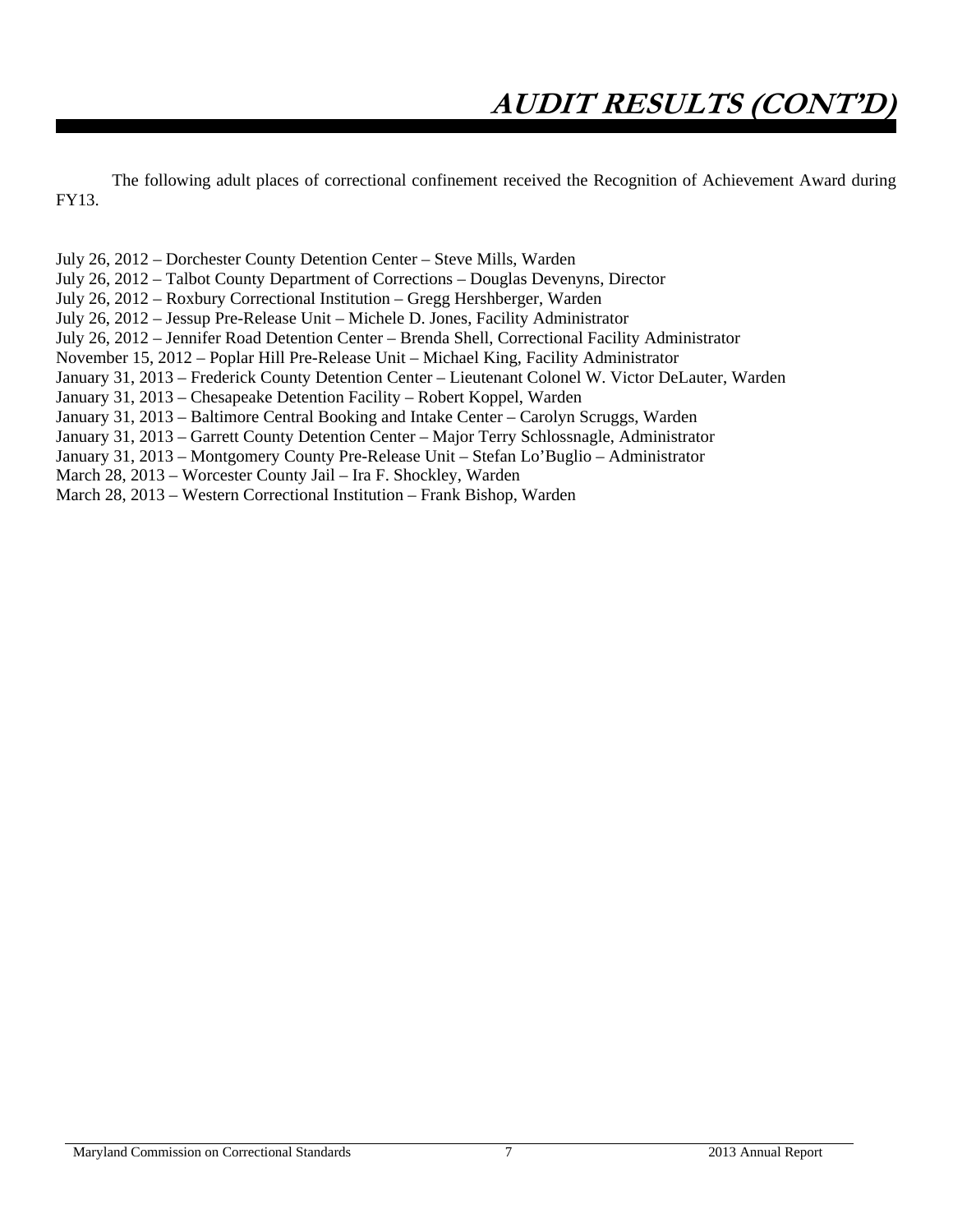# **MEETINGS OF THE COMMISSION**

The Commission meets on a regular basis (on a bi-monthly basis) in locations throughout the state. The meetings usually are held at correctional facilities, so that a tour can be provided for members. Attendance by administrators of facilities whose audit reports are being considered is encouraged. Members maintain detailed meeting minutes on file after formal approval. Over the past 32 years, the Commission has met a total of 247 times. A quorum of the majority of the members is required in order to hold the meeting. During this reporting period, the Commission held meetings on four occasions at the following locations:

| 244 <sup>th</sup> Commission Meeting | July 26, 2012     | Maryland Correctional Institution-Jessup<br>Jessup, Maryland |
|--------------------------------------|-------------------|--------------------------------------------------------------|
| $245th$ Commission Meeting           | November 15, 2012 | <b>Jessup Correctional Institution</b><br>Jessup, Maryland   |
| $246th$ Commission Meeting           | January 31, 2013  | <b>Brockbridge Correctional Facility</b><br>Jessup, Maryland |
| $247th$ Commission Meeting           | March 28, 2013    | Maryland Correctional Institution-Jessup<br>Jessup, Maryland |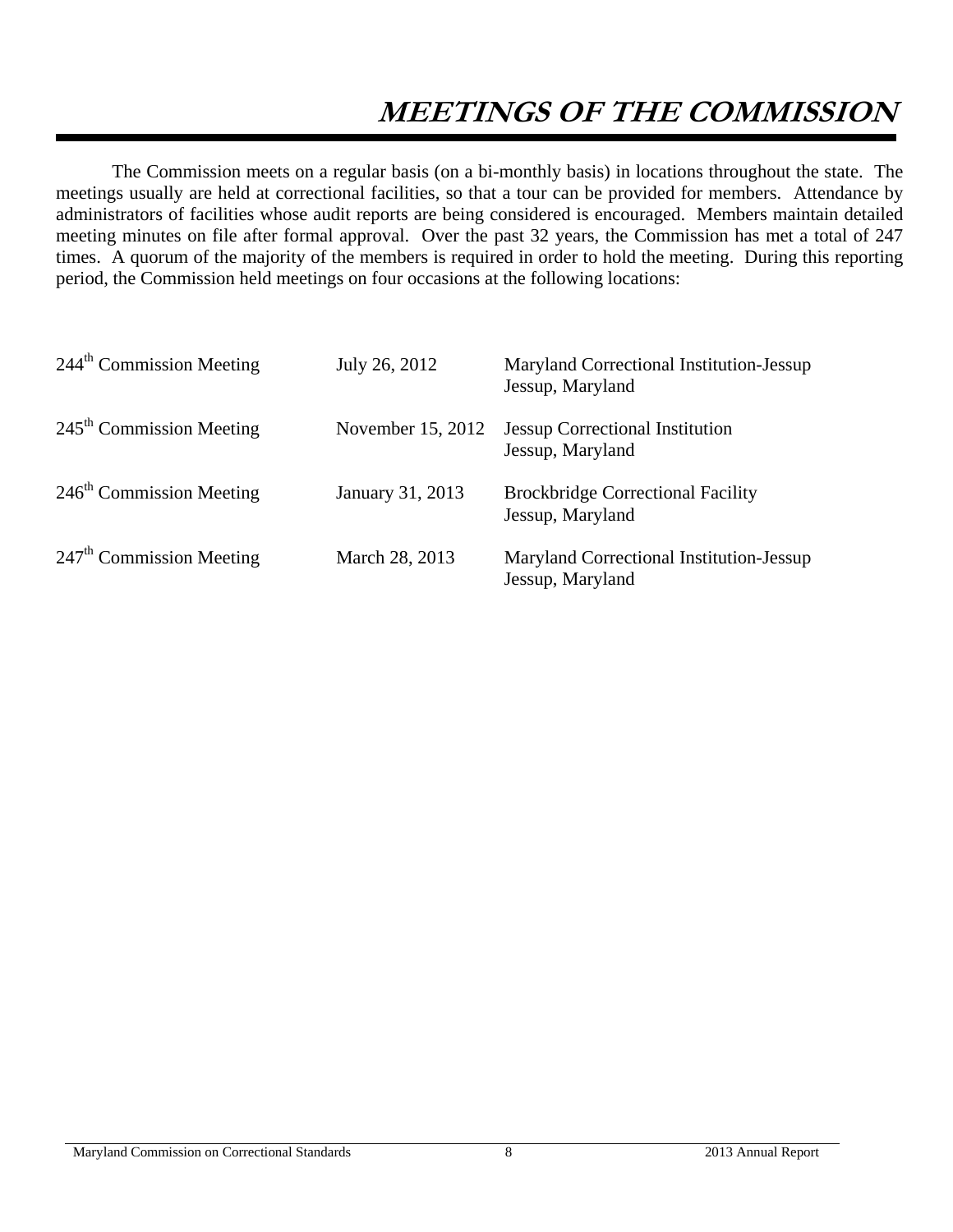The Standards Act mandates that the Commission establish advisory boards to assist in the development of regulations. These boards also provide information and advice regarding various issues presented to them by the Commission. A Commission member chairs each board. Advisory board members are volunteers appointed by the board's chairperson, with the approval of the Commission. In May 1981, the following boards were instituted:

#### *ADULT DETENTION CENTERS*

#### *ADULT CORRECTIONAL INSTITUTIONS*

#### *ADULT COMMUNITY CORRECTIONAL FACILITIES*



#### **TECHNICAL ASSISTANCE**

Technical assistance is, also, mandated by the Standards Act. The Commission Chairperson appointed a Technical Assistance Committee, which is co-chaired by the Chairperson and the Executive Director. This Committee assists the boards with issues such as fire safety, health, life safety and training, and also serves as a continuing resource to the staff.

Board and committee memberships include citizens, state and local correctional administrators, regulatory officials, legal authorities, academicians, government officials and others. The Commission periodically reviews the membership of each board.

In September 1993, the Chairperson appointed a Committee on Correctional Facility Safety. This committee was formed to network further with other regulatory agencies. A Committee on the Duly Authorized Inspector (DAI) Program was formed in August 1992 to assess the efficiency and effectiveness of this unique approach to auditing. These committees are comprised of Commission members and have met on several occasions.

The Boards and Committee members were instrumental in providing continuing support for the implementation of standards for private home detention monitoring agencies. The advisory boards and committees have played an integral role in shaping the direction of the Commission and will continue to assist in meeting its mandate.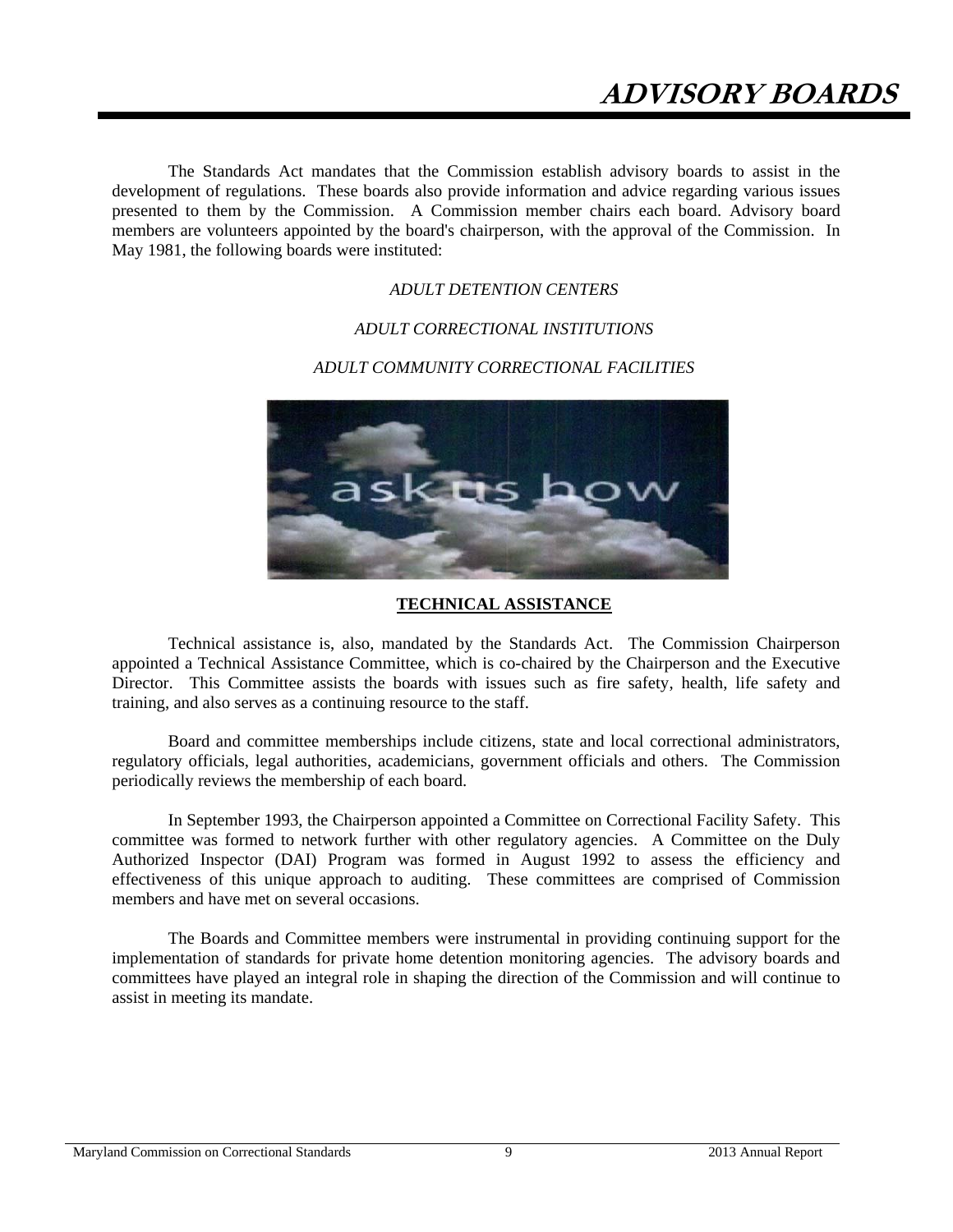## **ESTABLISHMENT OF THE COMMISSION**

The Maryland Commission on Correctional Standards was created to improve the manner in which standards for correctional facilities are established, ensure compliance with those standards, and to better protect the health, safety and welfare of Maryland's citizens, correctional staff and the inmate population.

The Commission's origin was at a state and local correctional administrators' conference in May 1979. The conference participants agreed that a need existed to revise the jail inspection program and to develop a mechanism to audit state facilities. The fact that several administrators were involved in civil lawsuits brought by inmates or special interest groups on their behalf, alleging unconstitutional facility conditions and/or management practices, hastened the need.

The state correctional system was engaged in a voluntary national accreditation process at that time. Some concerns; however, were raised by the Maryland General Assembly that this involvement required a sizeable expenditure of public funds prior to achieving accreditation. It was concluded that Maryland should develop regulations reflecting this state's correctional climate to meet professional standards.

The 1980 Session of the General Assembly passed an act establishing the Commission on Correctional Standards. This is codified in the Correctional Services Article, Title 8, Subtitle 8-101 seq., Annotated Code of Maryland. Its salient provisions require the Commission to:

- Advise the Secretary of Public Safety and Correctional Services regarding regulations, which the Secretary is authorized to promulgate for state and local correctional facilities;
- Periodically inspect facilities to determine compliance with standards and prepare reports;
- Determine schedules for remedial action when jurisdictions are in noncompliance with certain standards;
- Review and act on appeals of staff inspection reports;
- Provide technical assistance to jurisdictions to aid in their efforts to meet standards;
- Hold public hearings in regard to the possible closure of a correctional facility or cessation of one of its elements/functions for failure to meet standards determined to be life-threatening or health endangering;
- Consult and coordinate with national bodies promulgating correctional standards to ensure a reasonable compatibility between state regulations and nationally established standards; and
- Consult and cooperate with other state agencies and local jurisdictions concerning standards development and enforcement.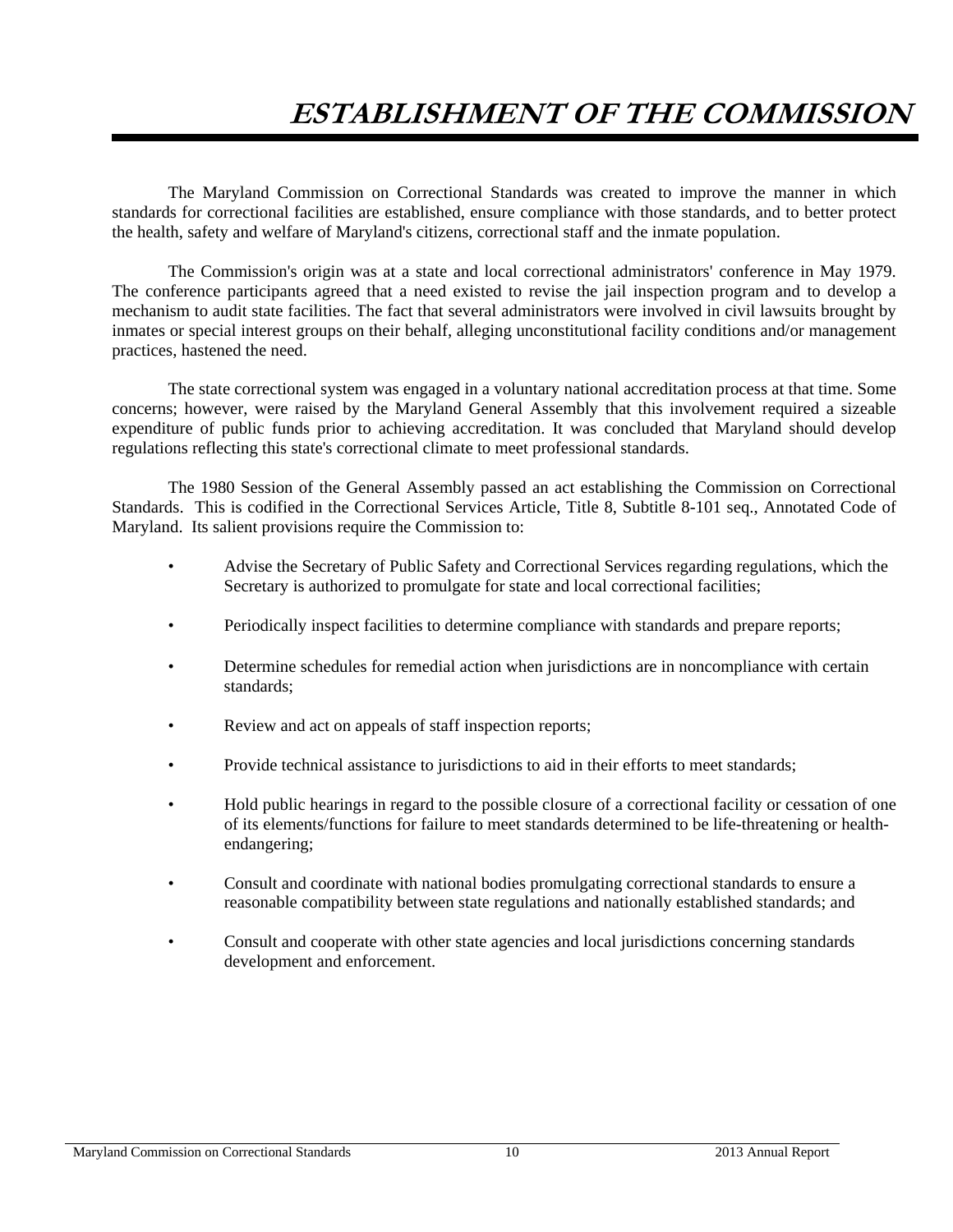The twelve-member Commission includes nine persons appointed by the Governor with the advice and consent of the Senate. They serve terms of three years. The statute requires members to be appointed as follows: two citizens; two state correctional officials; two local correctional officials; an elected official from a local governing body, a member with medical and/or mental health credentials and an official of a national standards-setting and accrediting body. There are also three ex-officio members, including the Attorney General, the Secretary of the Department of General Services, and the Secretary of the Department of Budget and Management. Effective July 1, 1982, the General Assembly authorized ex-officio members to designate representatives. On July 1, 1989, the Secretary of the Department of State Planning was replaced with the Secretary, Department of Budget and Fiscal Planning. In 1996, that agency was renamed the Department of Budget and Management. Each November, the Commission elects a Chairperson and Vice-Chairperson.

The following were the members of the Commission during the reporting period.



#### **CITIZEN MEMBERS**

Delores Alexander (2005) Milton M. Crump (2002-2010 – 2013-present)

#### **STATE CORRECTIONAL OFFICIALS**

J. Michael Stouffer (May 2008) Deputy Secretary of Operations, DPSCS

Wendell France (2009) Regional Executive Director – Central Region, DPSCS)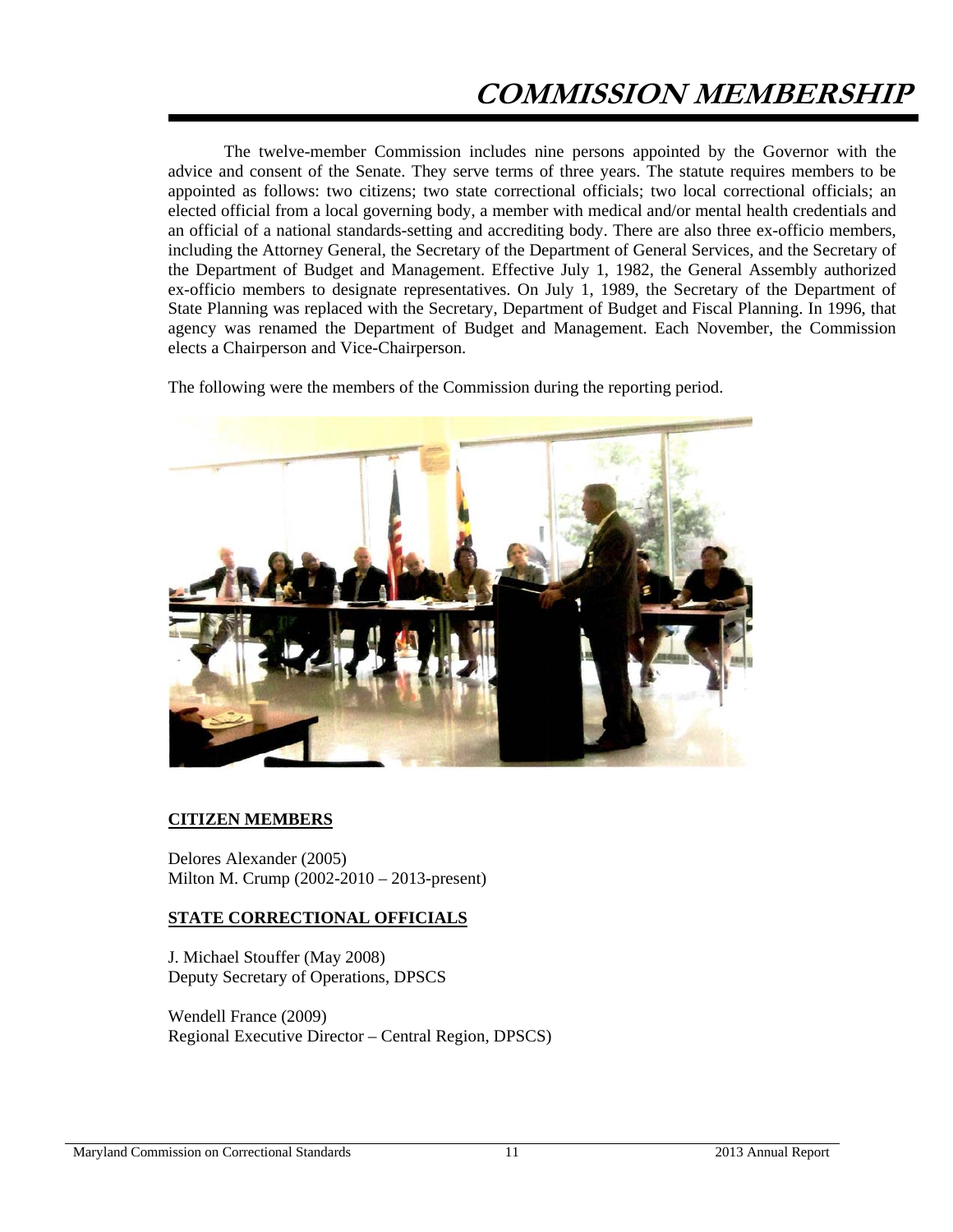### **COMMISSION MEMBERSHIP (CONT'D)**

### **LOCAL CORRECTIONAL OFFICIALS**

Robert Green (2007) – Elected Chairperson in 2009 Warden, Montgomery County Department of Corrections and Rehabilitation

Thomas D. Reece (2009) Administrator, Calvert County Detention Center

#### **MEDICAL/MENTAL HEALTH PROFESSIONAL**

Maria Elmo, M.D. (2006)

#### **LOCAL ELECTED OFFICIAL**

Sheree Sample-Hughes (2008) – Elected Vice Chairperson 20 Councilwoman, Wicomico County Council

#### **NATIONAL STANDARDS REPRESENTATIVE**

Jeffrey Washington (1987-1996 – 2007-present) Director of Standards and Accreditation, American Correctional Association

#### **EX-OFFICIO MEMBERS**

Douglas F. Gansler., Attorney General, State of Maryland (Represented by Diane Bustos, Assistant Attorney General)

Alvin Collins, Secretary, Department of General Services (Represented by Joan Cadden, Legislative Liaison)

T. Eloise Foster, Secretary, Department of Budget and Management (Represented by Darrin Jones, Budget Analyst)

#### **\*\*For dates, times, locations of the Commission Meetings and MCCS Audit Schedule, visit the MCCS webpage at:**

#### **http://www.dpscs.maryland.gov/agencies/mccs.html**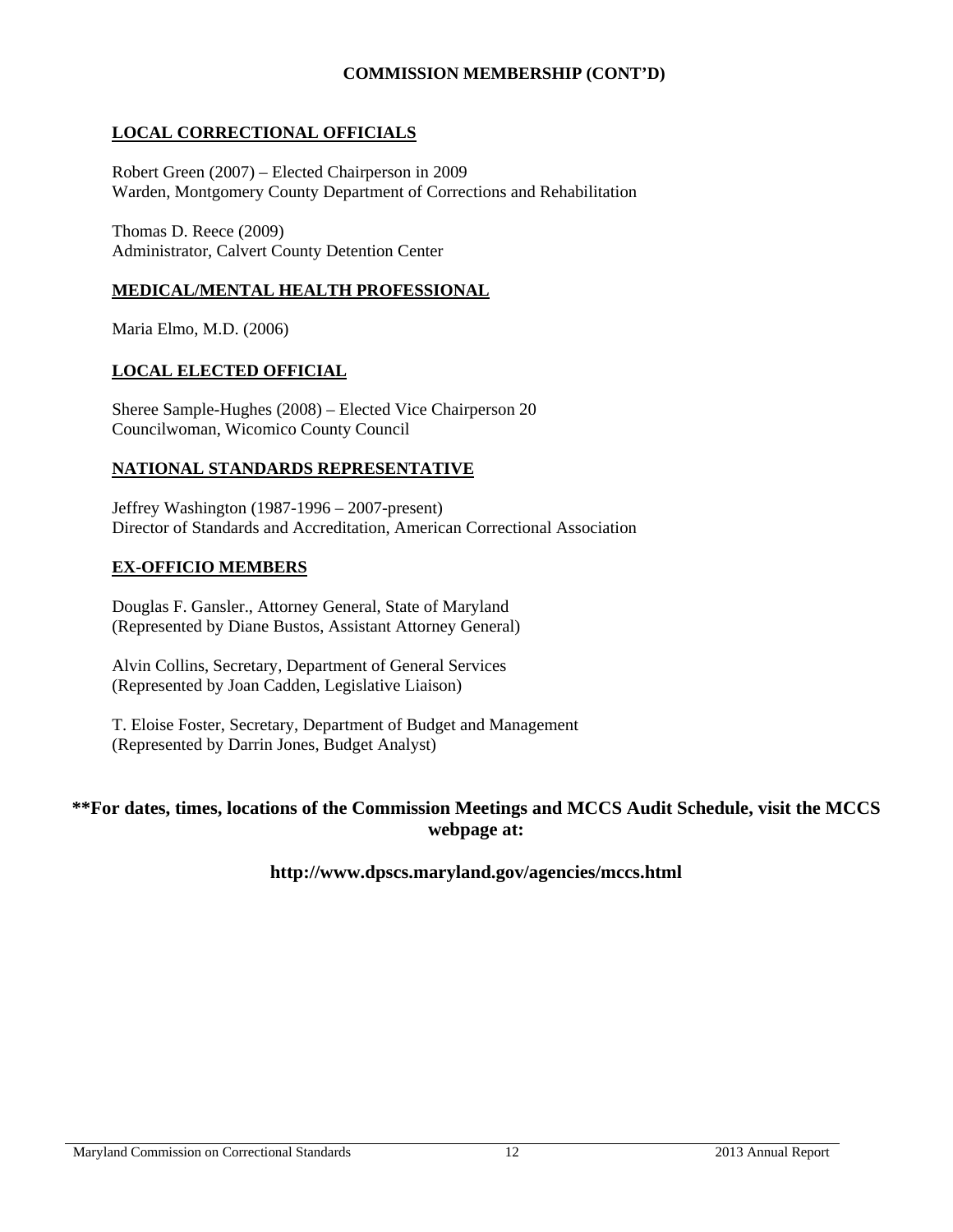## MARYLAND COMMISSION ON CORRECTIONAL STANDARDS

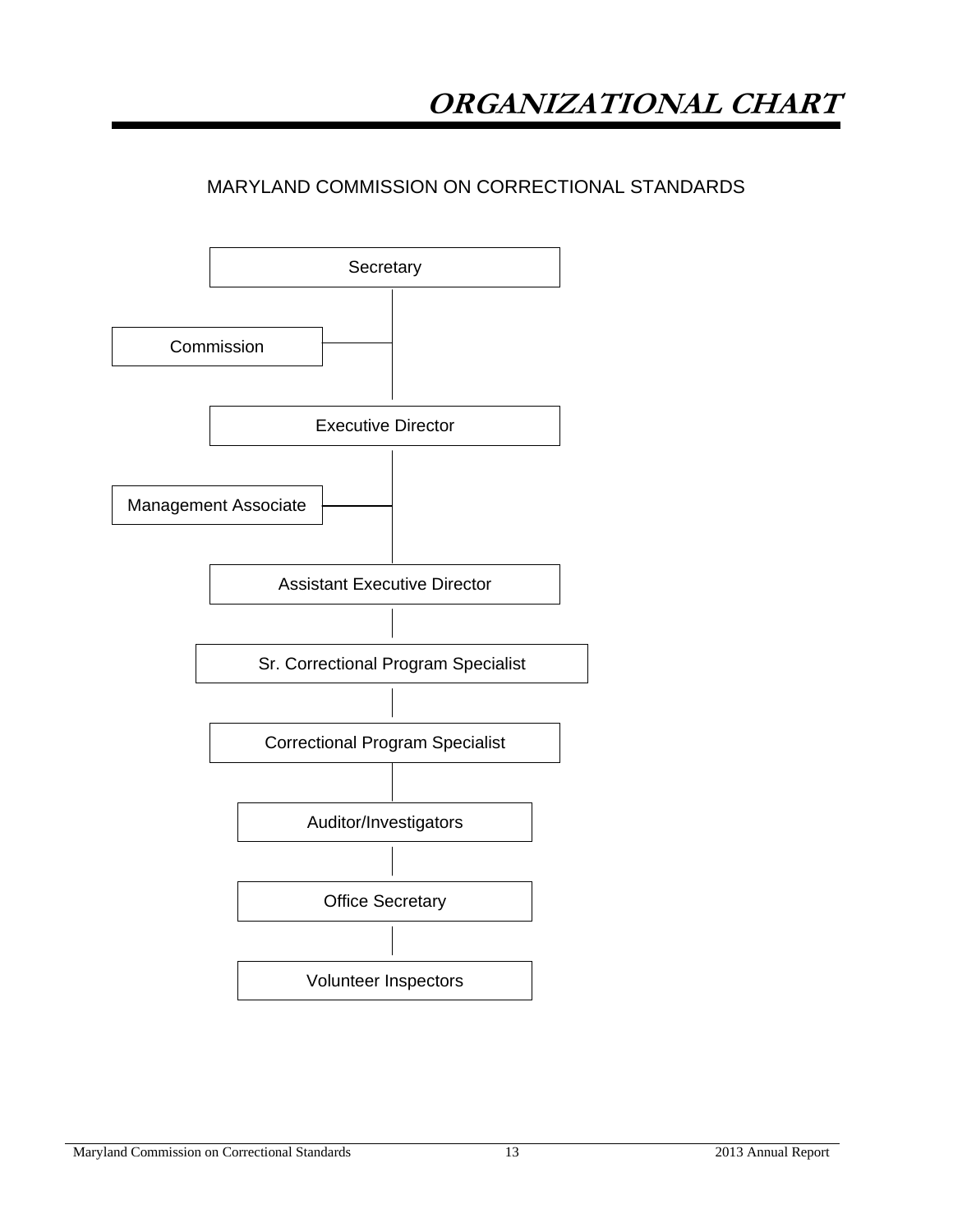# **AGENCY STAFF**

Howard Ray, Jr. Executive Director

Veronica D. Moore Assistant Executive Director

Cheryle Y. Moyer Senior Correctional Program Specialist

Hartley Aligbeh Correctional Program Specialist

> Tyrone Mabson Auditor/Investigator

Otis Merritt III Auditor/Investigator

LaDonna Newman Management Associate

> Tammy Smith Office Secretary

#### *STAFF OFFICES*

Suite 200, Sudbrook Station 115 Sudbrook Lane Pikesville, Maryland 21208-3878 (410) 585-3830 (410) 318-6020 – facsimile

Website Address: http://www.dpscs.state.md.us/mccs

The Executive Director is an appointed position selected by the Commission with the approval of the Secretary. The Assistant Executive Director position is an appointed position with the approval of the Secretary and the remaining agency positions are in the merit system.